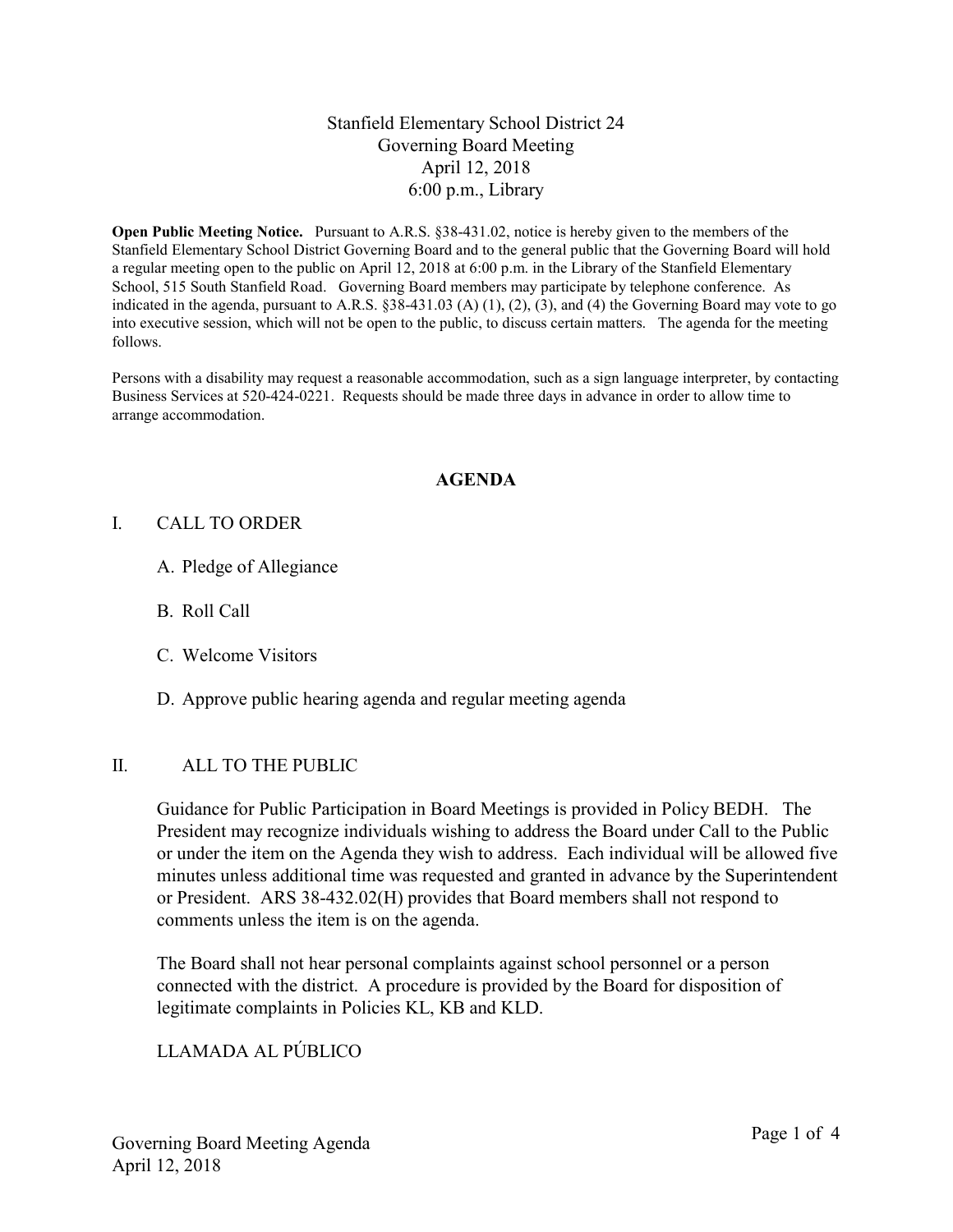La póliza BEDH, provee una guía publica para participar en juntas de la Mesa Directiva. El presidente de la Mesa Directiva puede reconocer a los individuos que desean dirigirse a la mesa bajo llamada al público o bajo el artículo en la agenda que desean tratar. A cada individuo se le otorgaran cinco minutos de tiempo, a menos que el Presidente o Superintendente le hayan concedido tiempo adicional por adelantado. La Póliza ARS 38- 432.02 dice que ningún miembro de la mesa responderá a ningún tipo de comentarios de temas que no estén en la agenda.

La mesa no oirá quejas personales en contra de personal de la escuela o personas que tengan alguna conexión con el Distrito. Para este tipo de quejas la mesa provee otro tipo de procedimientos para la disposición de quejas legítimas las cuales se encuentran en las siguientes Pólizas KL, KB, y KLD.

#### III. APPROVAL OF MINUTES

Approve the March 15, 2018 regular governing board meeting minutes.

#### IV. AWARDS AND RECOGNITIONS

None for this month.

#### V. REPORT

- A. Superintendent's Report 1. T&K Feeds, Inc comments
- B. March Public Funds Expenditure Reports (Pages 1-4)
- C. March Student Activities Report (Page 5)
- D. Principal's Report (Page 6)
- E. Operations Support Services Reports (Pages 7-8)
	- 1. Maintenance
	- 2. Transportation
	- 3. Technology

# VI. NEW BUSINESS ACTION ITEMS – PERSONNEL

All hiring is pending satisfactory completion of background investigation, records verification, and fingerprint report.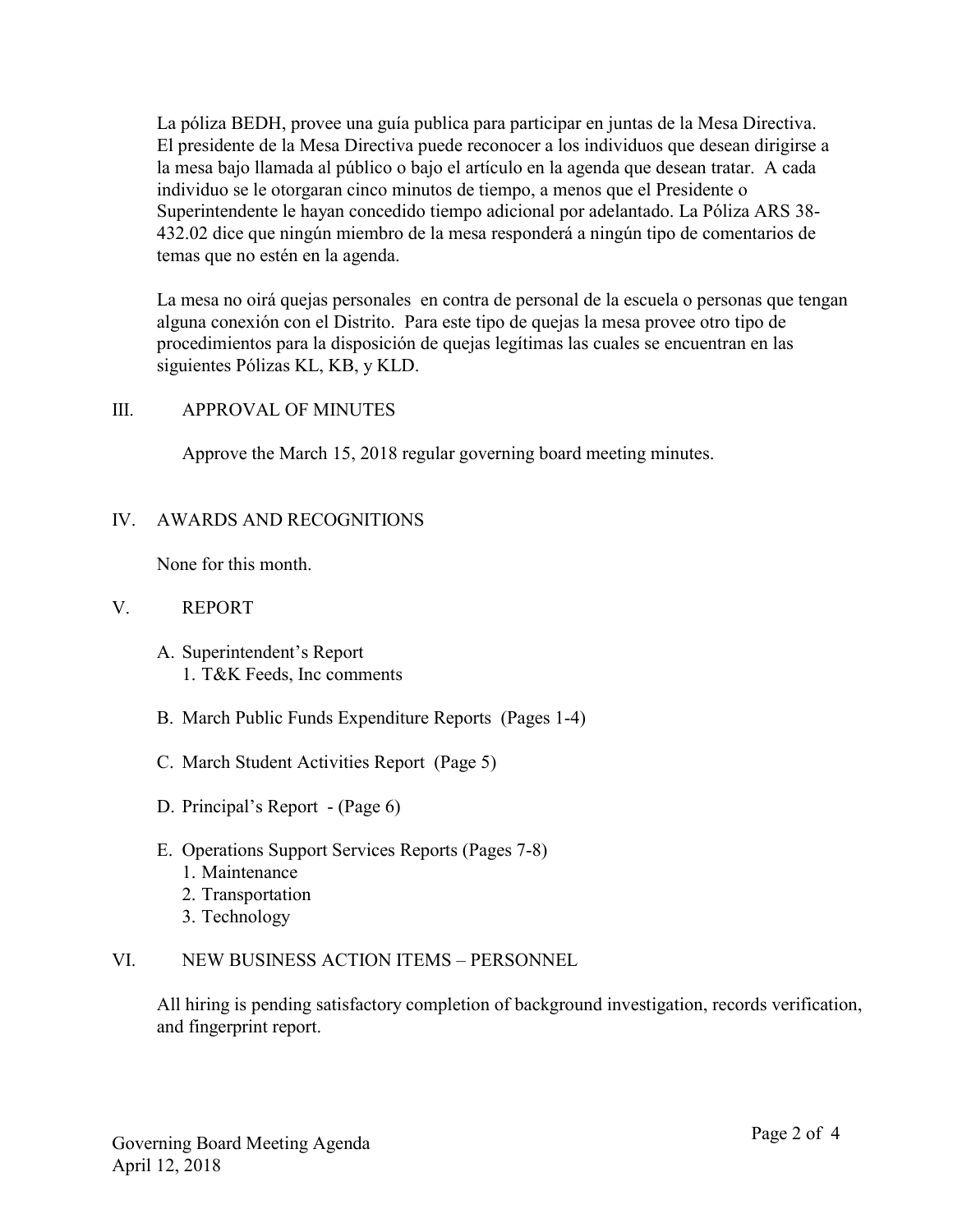A. Accept resignation of William T. Sachack, Instructional Aid, effective April 10, 2018 (Page 9)

B. Approve termination of Vicki Morris, Business Services I, effective May 25, 2018 due to end of training purpose.

C. Accept Teacher Contracts declined and resignations effective May 25, 2018: Tracy Dove (Page 10), Paulette Allen-Chambers (Page 11) Linda Johnson (Page 12) and Joey Ball (Page 13)

D. Approve hire for 2018-19, notice of Substitute Teacher Appointment:

- 1. Alice Bailin
- 2. Maryeileen Flanagan
- 3. Andrew Perederji
- 4. Joan Tarkin

# E. Approve 2018-19 Extra Duty Contracts:

- 1. 8th Grade Sponsors: Darrell Keel, Rosemary Rodriguez, Hermelina Liddell
- 2. Yearbook Laura Scavo
- 3. Student Council- Carrie Van Slyke
- 4. Gifted Coordinator- Hermelina Liddell
- 5. Wellness Coordinator Yvette Hernandez
- 6. Preschool Director Debra Wright
- 7. SPED Coordinator Kelly Grapp
- 8. Athletic Coordinator-Yvette Hernandez
- 9. Cross Country- Yvette Hernandez
- 10. Girls' Volleyball Yvette Hernandez
- 11. Girls' Soccer Yvette Hernandez
- 12. Track and Field Yvette Hernandez
- F. Approve extra-duty compensation for all eligible certified for after school tutoring, professional development and other duties as assigned by the Superintendent for FY19.

#### VII. NEW BUSINESS ACTION ITEMS – BUSINESS

#### A. Ratify approval of payroll vouchers

|    | PV <sub>20</sub> | \$143,290.77 |
|----|------------------|--------------|
| 2. | <b>PV21</b>      | \$142,281.28 |

# B. Ratify approval of expense vouchers

| 1. | EV1829 | \$76,092.27 |
|----|--------|-------------|
| 2. | EV1830 | \$47,773.89 |
| 3. | EV1831 | \$13.88     |
| 4. | EV1832 | \$34,106.33 |